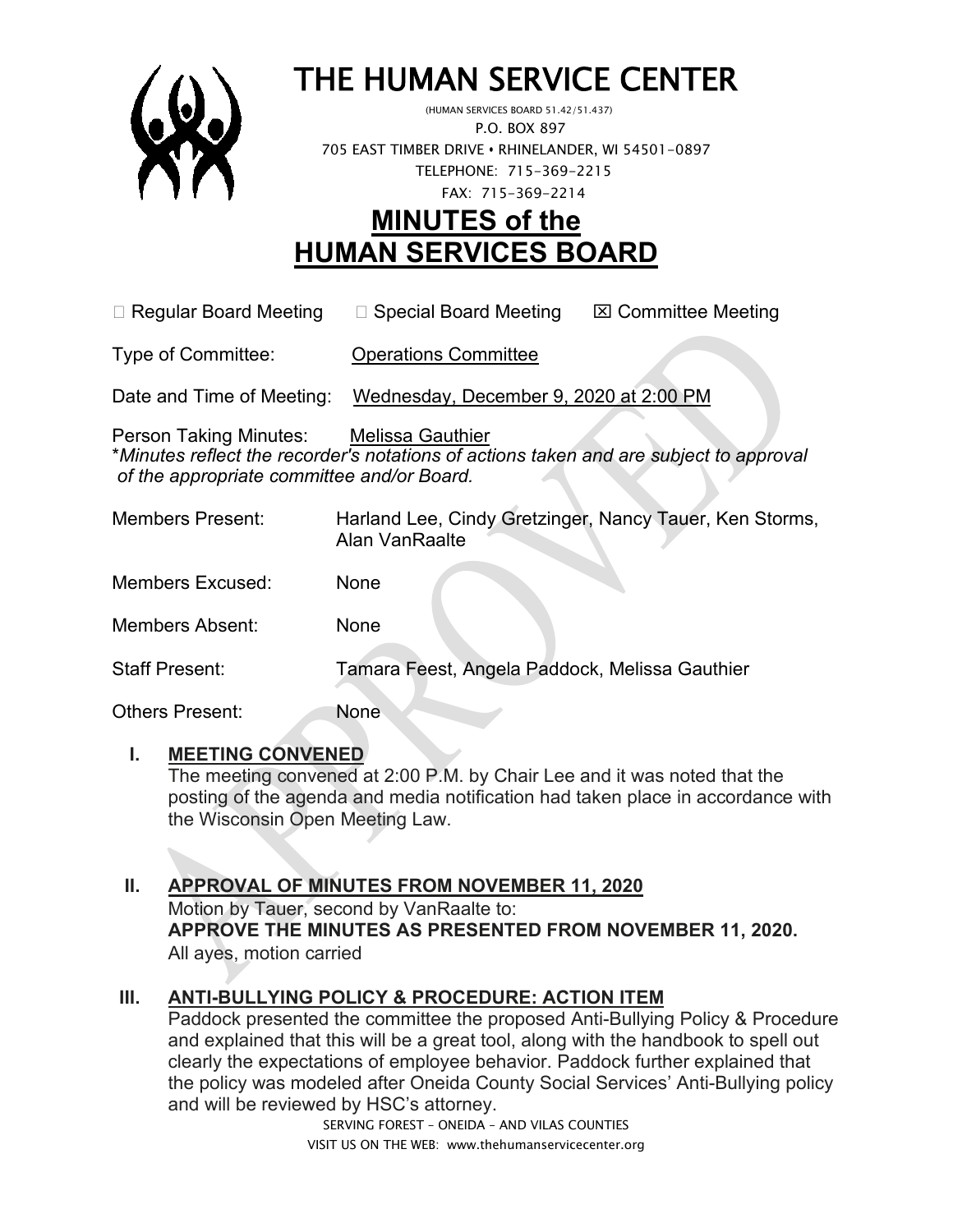Motion by VanRaalte, seconded by Gretzinger to: **ACCEPT THE POLICY AS WRITTEN SUBJECT TO COUNSEL REVIEW AND** 

**FORWARD TO FULL BOARD FOR CONSIDERATION.**

All ayes, motion carried.

#### **IV. CLOSED SESSION**

# **A. THE COMMITTEE MAY CONSIDER A MOTION TO ADJOURN INTO CLOSED SESSION PURSUANT TO:**

1. Section 19.85(1)(c) for the purpose of considering employment, promotion, compensation, or performance evaluation data of any public employee over which the government body has jurisdiction or exercises responsibility. The topics that would be discussed in closed session are: 1. Executive Director Annual Evaluation and 2. Executive Director Wage Review. The Committee will reconvene in open session immediately following the closed session and take action, if any, on any matter discussed in closed session. Motion by Lee, second by VanRaalte to:

# **ADJOURN INTO CLOSED SESSION.**

Roll call vote: Aye: Lee, Gretzinger, Storms, VanRaalte, Tauer No: Adjourned into closed session at 2:10 P.M.

# **V. RETURN TO OPEN SESSION A. THE COMMITTEE WILL RETURN TO OPEN SESSION AND MAY RATIFY ANY ACTION TAKEN OR DISCUSSED IN THE CLOSED SESSION.** Motion by Tauer, second by VanRaalte to:

**RETURN TO OPEN SESSION.**

Roll call vote: Aye: Lee, Gretzinger, Storms, VanRaalte, Tauer No: Returned to Open Session at 2:42 P.M.

Motion by VanRaalte, second by Storms: **APPROVE AND FORWARD TO THE BOARD THE EXECUTIVE DIRECTORS SALARY BE MOVED UP 3 STEPS ON PAY SCALE FROM 11 TO 14, RETROACTIVE DATE BACK TO SEPTEMBER 4, 2020 BASED UPON EXCELLENT PERFORMANCE EVALUATION.**

All ayes, motion carried.